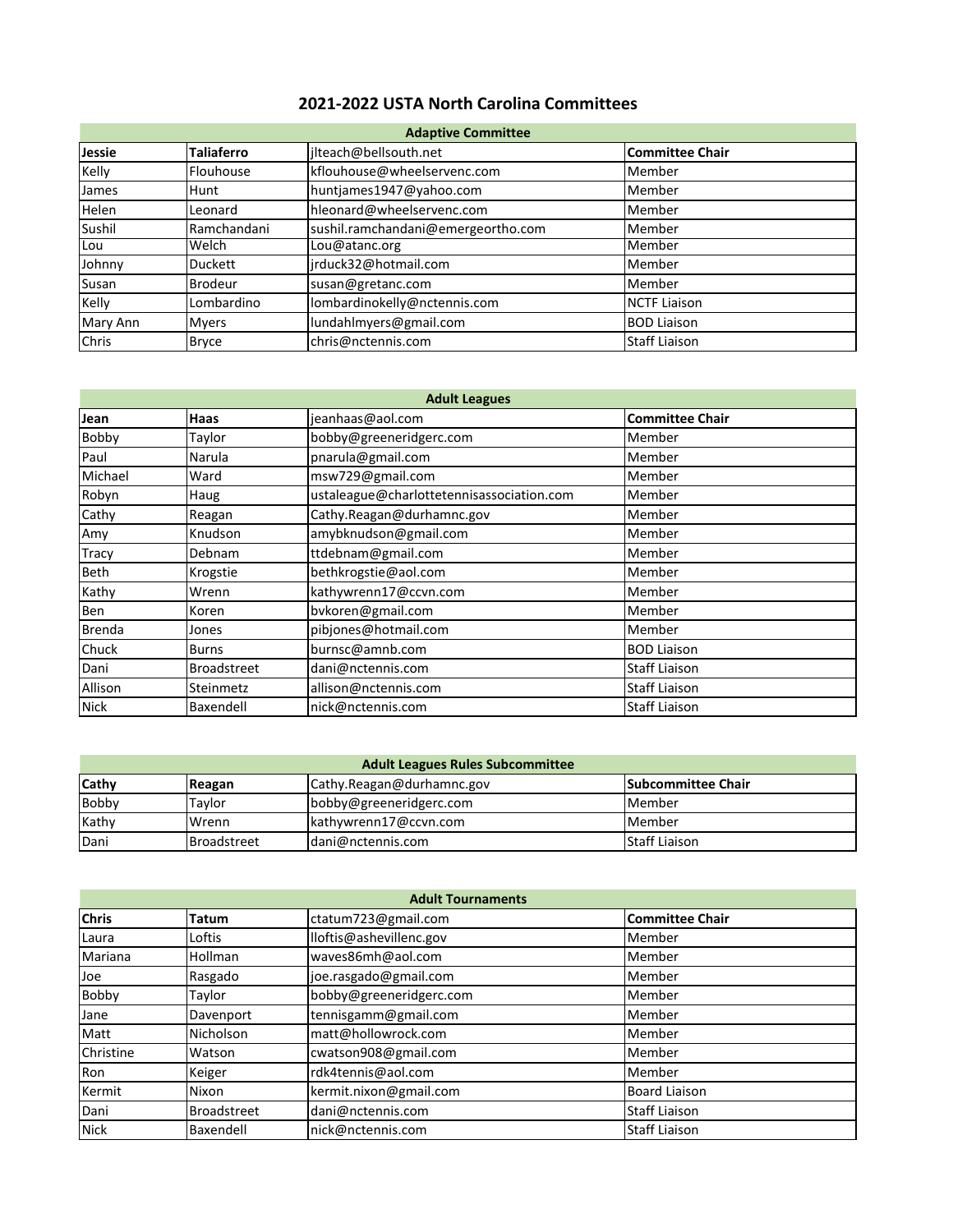| <b>Adult Sanction &amp; Schedule Subcommittee</b> |           |                         |                            |
|---------------------------------------------------|-----------|-------------------------|----------------------------|
| <b>Chris</b>                                      | Tatum     | ctatum723@gmail.com     | <b>ISubcommittee Chair</b> |
| Laura                                             | Loftis    | lloftis@ashevillenc.gov | Member                     |
| Joe                                               | Rasgado   | joe.rasgado@gmail.com   | Member                     |
| <b>Nick</b>                                       | Baxendell | Inick@nctennis.com      | <b>Staff Liaison</b>       |

| <b>Adult Tournament Carolina Cup Subcommittee</b> |                  |                      |                           |
|---------------------------------------------------|------------------|----------------------|---------------------------|
| Jane                                              | <b>Davenport</b> | tennisgamm@gmail.com | <b>Subcommittee Chair</b> |
| Matt                                              | <b>Nicholson</b> | matt@hollowrock.com  | Member                    |
| Paula                                             | lSneeden         | pisneed@aol.com      | Member                    |
| <b>Nick</b>                                       | Baxendell        | Inick@nctennis.com   | <b>Staff Liaison</b>      |

| <b>Advocacy</b> |              |                                 |                        |
|-----------------|--------------|---------------------------------|------------------------|
| Hani            | Nassar       | hmnassar@gmail.com              | <b>Committee Chair</b> |
| Laura           | Weygandt     | laura@westernwaketennis.com     | Member                 |
| Charlotte       | Midgett      | obtapres@gmail.com              | Member                 |
| Robin           | Jones        | robin.jones@contractor.usta.com | Member                 |
| Jeff            | Joyce        | jeffbjoyce7@gmail.com           | Member                 |
| Larry           | <b>Bost</b>  | nspnc@aol.com                   | Member                 |
| Linda           | Smith        | lindasmith1919@gmail.com        | <b>BOD Liaison</b>     |
| Kelly           | Gaines       | kelly@nctennis.com              | <b>Staff Liaison</b>   |
| Chris           | <b>Bryce</b> | chris@nctennis.com              | <b>Staff Liaison</b>   |
| Francie         | Barragan     | barragan@sta.usta.com           | <b>Staff Liaison</b>   |

| <b>Audit and Finance Committee</b> |             |                                |                        |
|------------------------------------|-------------|--------------------------------|------------------------|
| Teresa                             | Lindsav     | teresa@lindsay-gardnercpas.com | <b>Committee Chair</b> |
| <b>Kim</b>                         | Coston      | mcmillonkimk@icloud.com        | Member                 |
| Debra                              | Bailey      | debb1021@gmail.com             | Member                 |
| Anna                               | Koltchagova | anna.kol94@gmail.com           | Member                 |
| Donna                              | Gast        | dmgast@gmail.com               | Member                 |
| JD                                 | Weber       | idweber53@me.com               | Member                 |
| Kelly                              | Gaines      | kelly@nctennis.com             | <b>Staff Liaison</b>   |

| <b>Constitution and Rules</b> |                 |                          |                      |
|-------------------------------|-----------------|--------------------------|----------------------|
| <b>John</b>                   | <b>IBethune</b> | libethune18@yahoo.com    | lCommittee Chair     |
| LeAnn                         | Brown           | LNease@brownandbunch.com | <b>Board Liaison</b> |
| Kelly                         | Gaines          | kelly@nctennis.com       | <b>Staff Liaison</b> |

| <b>CTA Advisory</b> |               |                          |                      |
|---------------------|---------------|--------------------------|----------------------|
| <b>Holly</b>        | Hanev         | hlh0029@gmail.com        | Committee Chair      |
| Jeff                | Joyce         | jeffbjoyce7@gmail.com    | Member               |
| Steve               | Rochkind      | stevenrochkind@gmail.com | Member               |
| Julie               | Dick          | julied@raleightennis.com | Member               |
| Debra               | <b>Bailev</b> | debb1021@gmail.com       | Member               |
| Gayle               | High          | ghigh@rmacademy.com      | <b>Board Liaison</b> |
| Chris               | <b>Bryce</b>  | chris@nctennis.com       | <b>Staff Liaison</b> |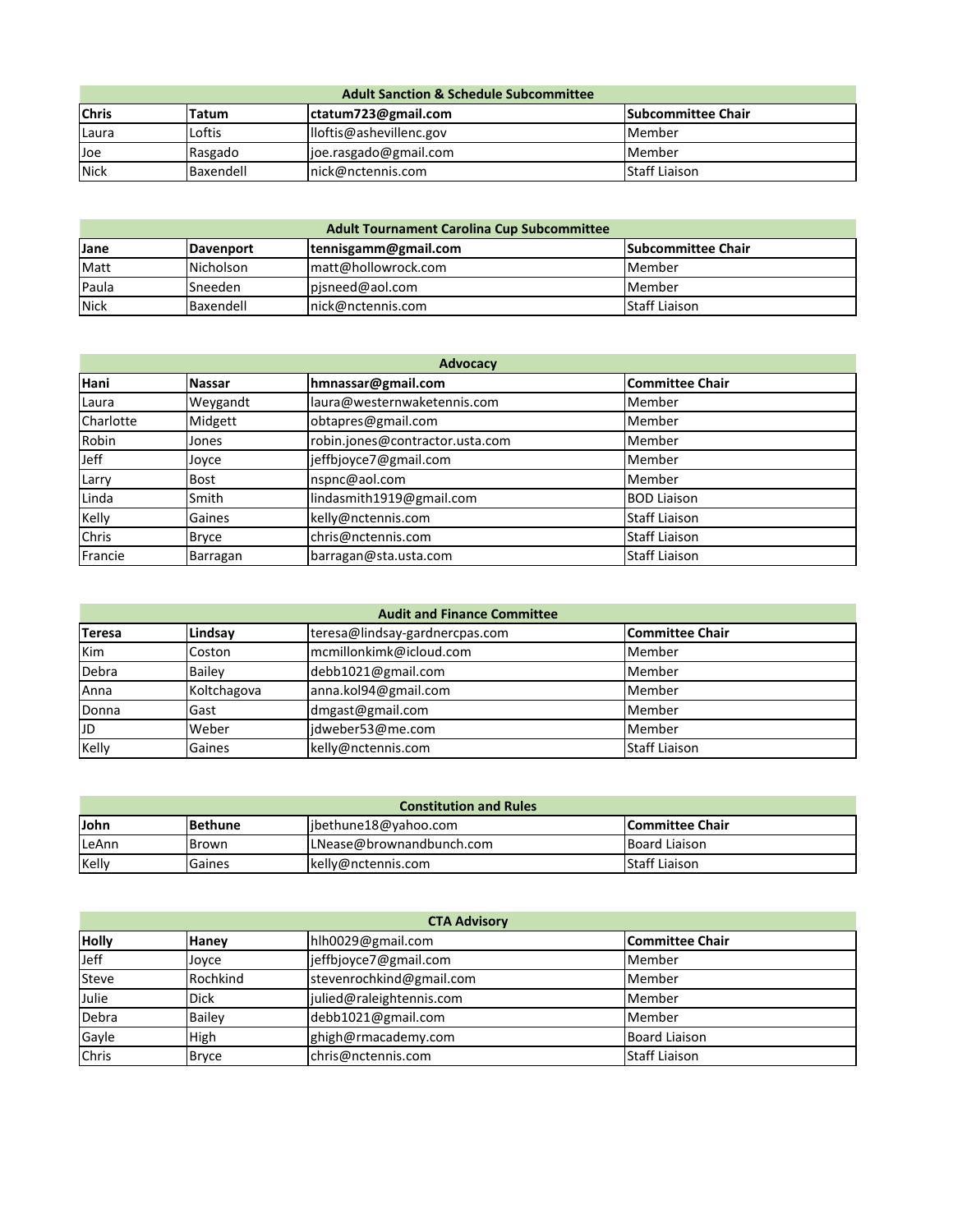| <b>Diversity, Equity &amp; Inclusion</b> |                     |                               |                        |
|------------------------------------------|---------------------|-------------------------------|------------------------|
| George                                   | Anderson            | tenball46@bellsouth.net       | <b>Committee Chair</b> |
| Deborah                                  | <b>Foster Smith</b> | deborahfostersmith@yahoo.com  | Member                 |
| Donna                                    | Gast                | dmgast@gmail.com              | Member                 |
| Holly                                    | Haney               | hlh0029@gmail.com             | Member                 |
| Paulette                                 | Evans               | ednapevans@abtech.edu         | Member                 |
| Regan                                    | Miller              | Regan.Miller12@gmail.com      | Member                 |
| Jean                                     | Little              | jean.little@providenceday.org | <b>Board Liaison</b>   |
| Chris                                    | <b>Bryce</b>        | Chris@nctennis.com            | <b>Staff Liaison</b>   |

| Growth      |                       |                                |                        |
|-------------|-----------------------|--------------------------------|------------------------|
| Amy         | <b>Brandon</b>        | director@Inta.org              | <b>Committee Chair</b> |
| Ronnie      | Todd                  | ronnie.todd@gmail.com          | Member                 |
| Susan       | Brodeur               | susan@gretanc.com              | Member                 |
| Allana      | Rutledge              | alanaferens@gmail.com          | Member                 |
| George      | Anderson              | tenball46@bellsouth.net        | Member                 |
| Kinsey      | Schultz               | kinseypschultz@gmail.com       | Member                 |
| Candy       | Peagram               | pegramcandy@gmail.com          | Member                 |
| Kim         | Roberts               | executivedirector@enoctanc.com | Member                 |
| Hani        | Nassar                | hmnassar@gmail.com             | Member                 |
| Nakisha     | <b>Boulware Watts</b> | nakisha.watts@icloud.com       | Member                 |
| Christine   | Watson                | cwatson908@gmail.com           | Member                 |
| Susan       | Kight                 | skight03@gmail.com             | <b>Board Liaison</b>   |
| Dani        | <b>Broadstreet</b>    | dani@nctennis.com              | <b>Staff Liaison</b>   |
| Allison     | Stienmetz             | allison@nctennis.com           | <b>Staff Liaison</b>   |
| <b>Nick</b> | Baxendell             | nick@nctennis.com              | <b>Staff Liaison</b>   |

| <b>Grievance</b> |              |                              |                      |
|------------------|--------------|------------------------------|----------------------|
| <b>Tracy</b>     | Debman       | ttdebnam@gmail.com           | Committee Chair      |
| <b>John</b>      | Bethune      | jbethune18@yahoo.com         | Member               |
| Deborah          | Foster-Smith | deborahfostersmith@yahoo.com | <b>Member</b>        |
| Kelly            | Gaines       | kelly@nctennis.com           | <b>Staff Liaison</b> |

| <b>High School</b> |                 |                                    |                        |
|--------------------|-----------------|------------------------------------|------------------------|
| Ken                | Hazen           | krhazen@yahoo.com                  | <b>Committee Chair</b> |
| LeeAnn             | Rose            | leerus@aol.com                     | Member                 |
| Lindsey            | Linker          | llinker58@gmail.com                | Member                 |
| Gayle              | High            | ghigh@rmacademy.com                | Member                 |
| Carrie             | Couton          | carrie.couto@gmail.com             | Member                 |
| <b>Tim</b>         | Medlin          | tim410s@gmail.com                  | Member                 |
| Audrey             | <b>Williams</b> | atwilliams21@gmail.com             | Member                 |
| Sushil             | Ramchandani     | sushil.ramchandani@emergeortho.com | Member                 |
| <b>Steve</b>       | Rochkind        | stevenrochkind@gmail.com           | <b>Board Liaison</b>   |
| Robert             | Hogewood        | robert@nctennis.com                | <b>Staff Liaison</b>   |

| Investment  |                 |                                  |                        |
|-------------|-----------------|----------------------------------|------------------------|
| <b>Brad</b> | <b>IPomerov</b> | bradpomeroy@gmail.com            | <b>Committee Chair</b> |
| Emily       | Reidenouer      | ereidenouer@carrollfinancial.com | <b>Member</b>          |
| Kelly       | Gaines          | kelly@nctennis.com               | staff Liaison          |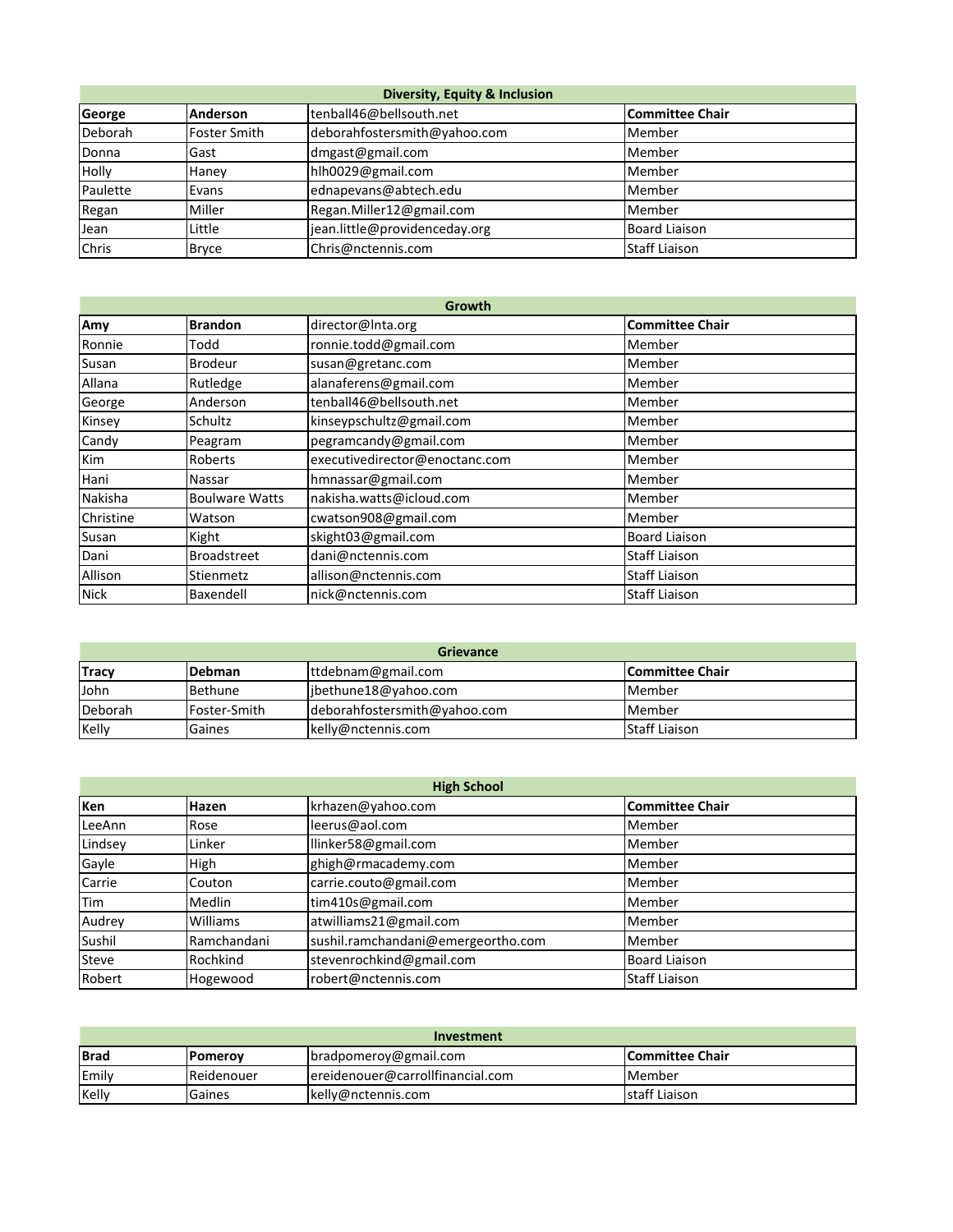| Jr Pathway and Jr Team Tennis |                |                              |                        |  |
|-------------------------------|----------------|------------------------------|------------------------|--|
| Reid                          | Kinlaw         | reid.kinlaw@townofcary.org   | <b>Committee Chair</b> |  |
| Cheri                         | Kohan          | cheri.kohan@raleighnc.gov    | Member                 |  |
| David                         | Bell           | david.bell@raleighnc.gov     | Member                 |  |
| Bill                          | Reynolds       | bill.reynolds@townofcary.org | Member                 |  |
| Kevin                         | Caccia         | asheboroclub@gmail.com       | Member                 |  |
| Dipesh                        | Rao            | raotennis@gmail.com          | Member                 |  |
| Hani                          | Nassar         | hmnassar@gmail.com           | Member                 |  |
| Jessica                       | Mulkey         | jbmulkey@hotmail.com         | Member                 |  |
| Jerry                         | Edmonds        | jerryedmonds78@gmail.com     | Member                 |  |
| Adrian                        | McDermott      | mcdermott.ac@gmail.com       | Member                 |  |
| Amy                           | <b>Brandon</b> | director@Inta.org            | <b>Board Liaison</b>   |  |
| Joanna                        | Scott          | joanna@nctennis.com          | <b>Staff Liaison</b>   |  |

| <b>Jr Tournaments</b> |          |                             |                        |
|-----------------------|----------|-----------------------------|------------------------|
| Rob                   | Peterson | rob.peterson@townofcary.org | <b>Committee Chair</b> |
| Scott                 | Alston   | scotter134@aol.com          | Member                 |
| Chris                 | Hoshour  | chrishoshour@gmail.com      | Member                 |
| Jeff                  | Trivette | uncgtennis@uncg.edu         | Member                 |
| Shane                 | Wells    | shanewells90@yahoo.com      | Member                 |
| Tony                  | Mule     | tony@greensborotennis.com   | Member                 |
| Allen                 | Farfour  | farfourallen@yahoo.com      | Member                 |
| Alan                  | Donald   | adonald1215@gmail.com       | Member                 |
| Julie                 | Dick     | julied@raleightennis.com    | Member                 |
| Debbie                | Southern | debsouthern@gmail.com       | <b>BOD Liaison</b>     |
| Kelly                 | Gaines   | kelly@nctennis.com          | <b>Staff Liaison</b>   |
| Joanna                | Scott    | joanna@nctennis.com         | <b>Staff Liaison</b>   |

| <b>Jr Selection Subcommittee</b> |                 |                        |                           |
|----------------------------------|-----------------|------------------------|---------------------------|
| Jeff                             | <b>Trivette</b> | uncgtennis@uncg.edu    | <b>Subcommittee Chair</b> |
| Alan                             | Donald          | adonald1215@gmail.com  | Member                    |
| Shane                            | Wells           | shanewells90@yahoo.com | Member                    |
| Kelly                            | Gaines          | kelly@nctennis.com     | <b>Staff Liaison</b>      |
| Joanna                           | Scott           | joanna@nctennis.com    | <b>Staff Liaison</b>      |

| <b>Jr Tournament Sanction &amp; Schedule</b> |             |                          |                      |
|----------------------------------------------|-------------|--------------------------|----------------------|
| Scott                                        | Alston      | scotter134@aol.com       | <b>Member</b>        |
| Julie                                        | <b>Dick</b> | julied@raleightennis.com | Member               |
| Kelly                                        | Gaines      | kelly@nctennis.com       | Staff Liaison        |
| Joanna                                       | Scott       | joanna@nctennis.com      | <b>Staff Liaison</b> |

| <b>Officials</b> |              |                              |                        |
|------------------|--------------|------------------------------|------------------------|
| <b>Bob</b>       | Lisson       | rlisson1@yahoo.com           | <b>Committee Chair</b> |
| Kenny            | Martin       | kcm24@icloud.com             | Member                 |
| Deborah          | Foster-Smith | deborahfostersmith@yahoo.com | Member                 |
| Jonetta          | <b>Bonds</b> | jaybonds@bellsouth.net       | Member                 |
| Lindsay          | Pratt        | lpratt5@nc.rr.com            | Member                 |
| Tracey           | Horton       | traceyhortondds@gmail.com    | Member                 |
| Scott            | Handback     | LHandback@methodist.edu      | <b>Board Liaison</b>   |
| Joanna           | Scott        | joanna@nctennis.com          | <b>Staff Liaison</b>   |
| <b>Nick</b>      | Baxendell    | nick@nctennis.com            | <b>Staff Liaison</b>   |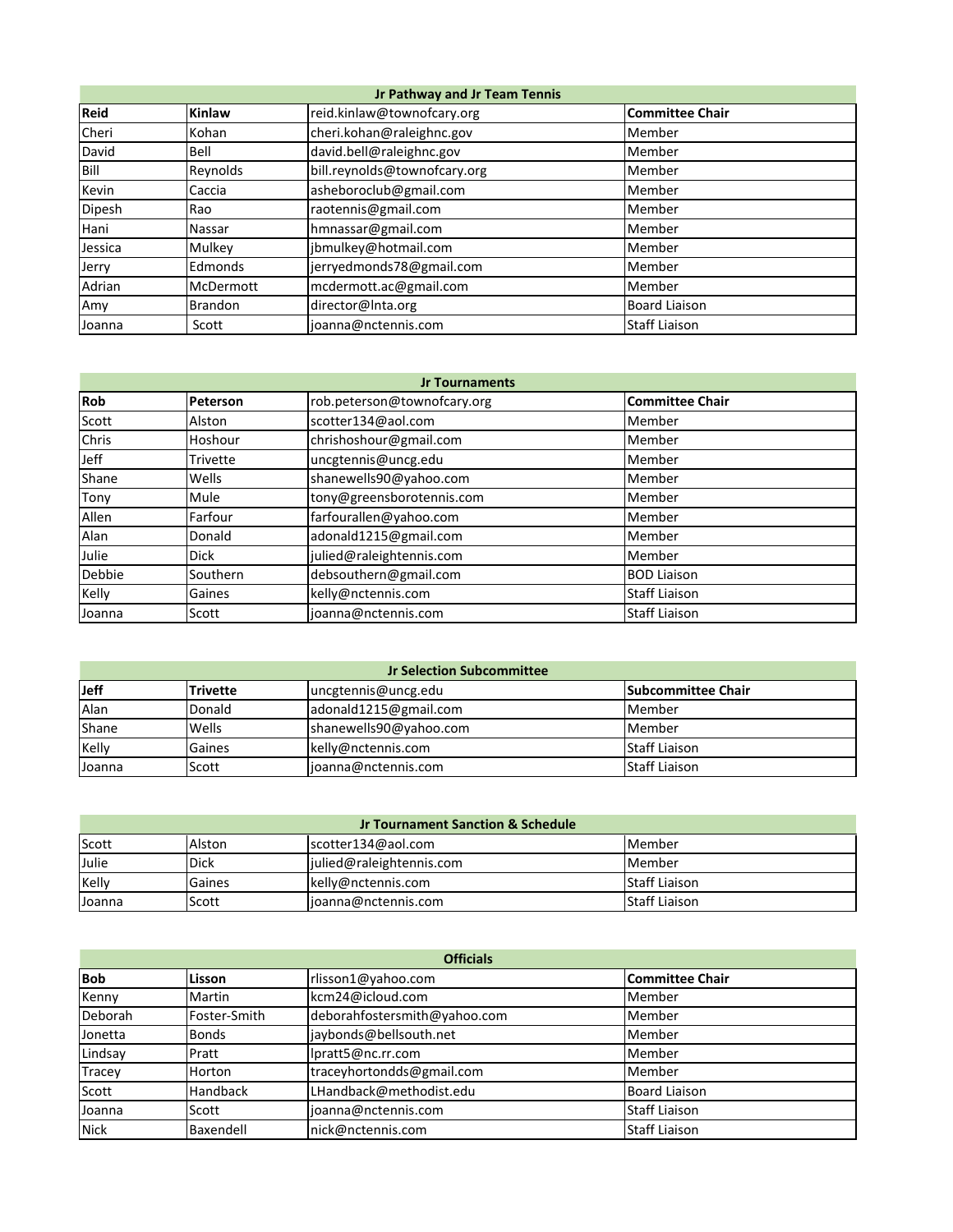| <b>Parks and Recreation</b> |               |                                 |                      |
|-----------------------------|---------------|---------------------------------|----------------------|
| Scott                       | <b>Alston</b> | scotter134@aol.com              | Committee Chair      |
| Linda                       | Smith         | lindasmith1919@gmail.com        | Member               |
| Robin                       | Jones         | robin.jones@contractor.usta.com | Member               |
| Maureen                     | Moore         | luccette@yahoo.com              | Member               |
| Hani                        | <b>Nassar</b> | hmnassar@gmail.com              | <b>Board Liaison</b> |
| Kelly                       | Gaines        | kelly@nctennis.com              | <b>Staff Liaison</b> |
| Francie                     | Barragan      | barragan@sta.usta.com           | <b>Staff Liaison</b> |

| <b>Schools</b>  |                 |                        |                         |
|-----------------|-----------------|------------------------|-------------------------|
| <b>Mary Ann</b> | <b>IMvers</b>   | Lundahlmyers@gmail.com | <b>ICommittee Chair</b> |
| <b>Karen</b>    | <b>Holbrook</b> | kangysu@gmail.com      | <b>Member</b>           |
| Gayle           | High            | ghigh@rmacademy.com    | <b>Board Liaison</b>    |
| Robert          | Hogewood        | robert@nctennis.com    | <b>Staff Liaison</b>    |

| <b>Service Recognition</b> |                     |                              |                      |
|----------------------------|---------------------|------------------------------|----------------------|
| <b>Susan</b>               | Flanagan            | susankflanagan@aol.com       | Committee Chair      |
| Anna                       | Martin              | play10us@gmail.com           | Member               |
| Roger                      | Winstead            | rogerwinstead@gmail.com      | Member               |
| <b>Beth</b>                | Beam                | bethbeam@gmail.com           | Member               |
| Deborah                    | <b>Foster Smith</b> | deborahfostersmith@yahoo.com | <b>Board Liaison</b> |
| Renee                      | <b>Hicks Walker</b> | renee@nctennis.com           | <b>Staff Liaison</b> |

| <b>Team NC</b> |               |                              |                        |
|----------------|---------------|------------------------------|------------------------|
| <b>Nancy</b>   | <b>King</b>   | tennis4kings@gmail.com       | <b>Committee Chair</b> |
| Maria          | Mood Brown    | maria.moodbrown@gmail.com    | Member                 |
| Neha           | <b>Bhalla</b> | ahuna.neha@gmail.com         | Member                 |
| Bill           | Reynolds      | bill.reynolds@townofcary.org | Member                 |
| Bailey         | Gosselin      | bgosselin@northhillsclub.com | Member                 |
| Dorcel         | Edmonds       | dedm310260@aol.com           | Member                 |
| Anna           | Mercer McLean | amercermclean@gmail.com      | <b>BOD Liaison</b>     |
| Robert         | Hogewood      | robert@nctennis.com          | <b>Staff Liaison</b>   |
| Joanna         | Scott         | joanna@nctennis.com          | <b>Staff Liaison</b>   |

| <b>Tennis Pro Relations</b> |                 |                             |                        |  |  |
|-----------------------------|-----------------|-----------------------------|------------------------|--|--|
| <b>Darryl</b>               | Lewis           | d.lewis@aussie10s.com       | <b>Committee Chair</b> |  |  |
| Scott                       | <b>Handback</b> | LHandback@methodist.edu     | Member                 |  |  |
| Jason                       | Kinder          | jkinder@northhillsclub.com  | Member                 |  |  |
| Karen                       | Rembert         | cocobaytennis@yahoo.com     | Member                 |  |  |
| Alec                        | Moore           | uncajmoore@gmail.com        | Member                 |  |  |
| Mike                        | Farley          | mfcarolina314@yahoo.com     | Member                 |  |  |
| Laura                       | Overcash        | Laura40lovetennis@gmail.com | Member                 |  |  |
| Susan                       | Kight           | skight03@gmail.com          | <b>BOD Liaison</b>     |  |  |
| Francie                     | Barragan        | barragan@sta.usta.com       | <b>Staff Liaison</b>   |  |  |
| Kelly                       | Gaines          | kelly@nctennis.com          | <b>Staff Liaison</b>   |  |  |